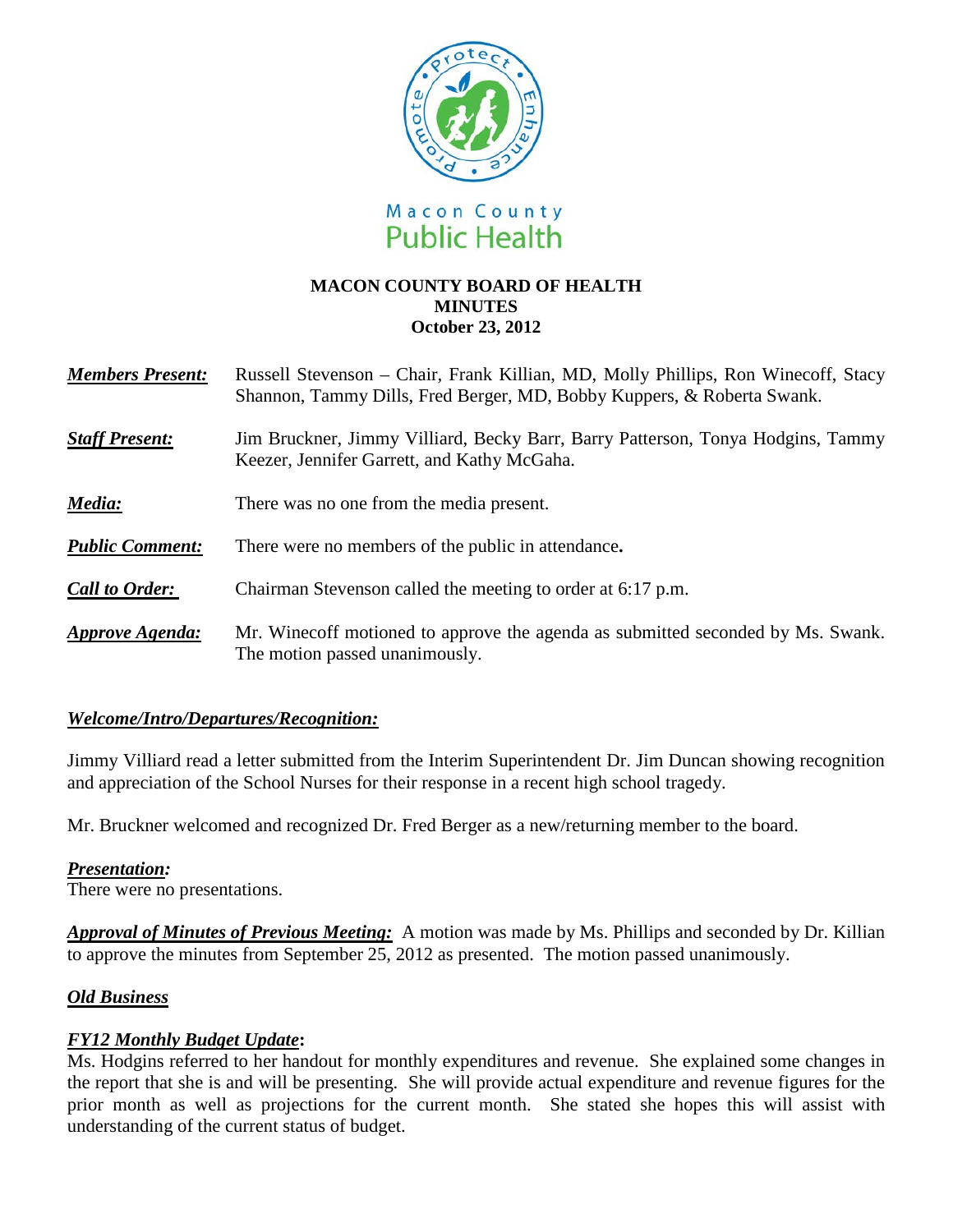Mr. Bruckner reported he received notification from the State today that we will be receiving an additional \$48,000 of Aid to County money. These funds were initially withheld from Health Department budgets pending review of efforts to reduce Medicaid Costs statewide which now have been achieved. Each Health Department is supposed to receive the same allocation amount and the funds should be received in the next couple of months.

### *Holiday Meeting Schedule*:

Mr. Bruckner stated that two years ago the Board decided to have a holiday event instead of a regular meeting and planned for the same last year but weather prohibited that happening. Mr. Stevenson suggested having a family social event in order to get to know family members and relax and enjoy each other's company. Dr. Killian agreed. Mr. Bruckner stated we have also historically invited the Departments Leadership Team, County Commissioners, the County Manager and the Hospital CEO's and inquired as to whether the Board wanted to do that again.

Discussion resulted in a motion by Dr. Killian to have a social event earlier in the month of December and include the Department Leadership Team, County Manager, Commissioners, Hospital CEO's and their guest. The motion was seconded by Ms. Phillips. Motion passed unanimously. Mr. Bruckner agreed to coordinate a date and time which would not conflict with the County Commissioner meetings if at all possible in order for Mr. Kuppers and others to attend.

#### *New Business*

#### *National Meningitis Investigation*:

Ms. Barr provided a handout regarding a national investigation of fungal meningitis due to contaminated medications from a compounding pharmaceutical facility. She reported that 308 cases of infection and 23 deaths have been reported nationally and in North Carolina two cases of infection and one death have occurred.

Ms. Barr reported a press release was recently sent to local media which included a statement from Health Director Jim Bruckner regarding Macon County's status as well as a list of facilities in the State that had received the contaminated medications. Since that press release, she report there has been a recall of additional medications from the compounding facility and healthcare providers are now being asked to notify patients who received injectable medications manufactured in the compounding facility since May 21, 2012 of the contamination and possible risks.

The original list of facilities that had received medications appears to have contained errors and is being corrected by the FDA. The updated version should be available on the FDA website tomorrow.

#### *NC Restaurant & Lodging Association:*

Ms. Barr reported on a letter recently sent from NC Restaurant & Lodging Association to the State Legislature regarding implementation of state wide smoking ban in restaurants and bars. Ms. Barr read excerpts from the letter which supported the implementation of the Smoking Ban.

Mr. Kuppers asked if any feedback had been received following the tobacco ordinance implementation in the Macon County Parks and Recreation areas. Ms. Barr reported there have been no issues or concerns raised to date.

Mr. Stevenson also asked about the implementation of the new food code. Mr. Patterson reported there have been positive results. He stated the implementation has slowed down the inspection process however; additional staff have been realigned from other environmental health programs to assist with inspections to assure timeliness of the permitting process.